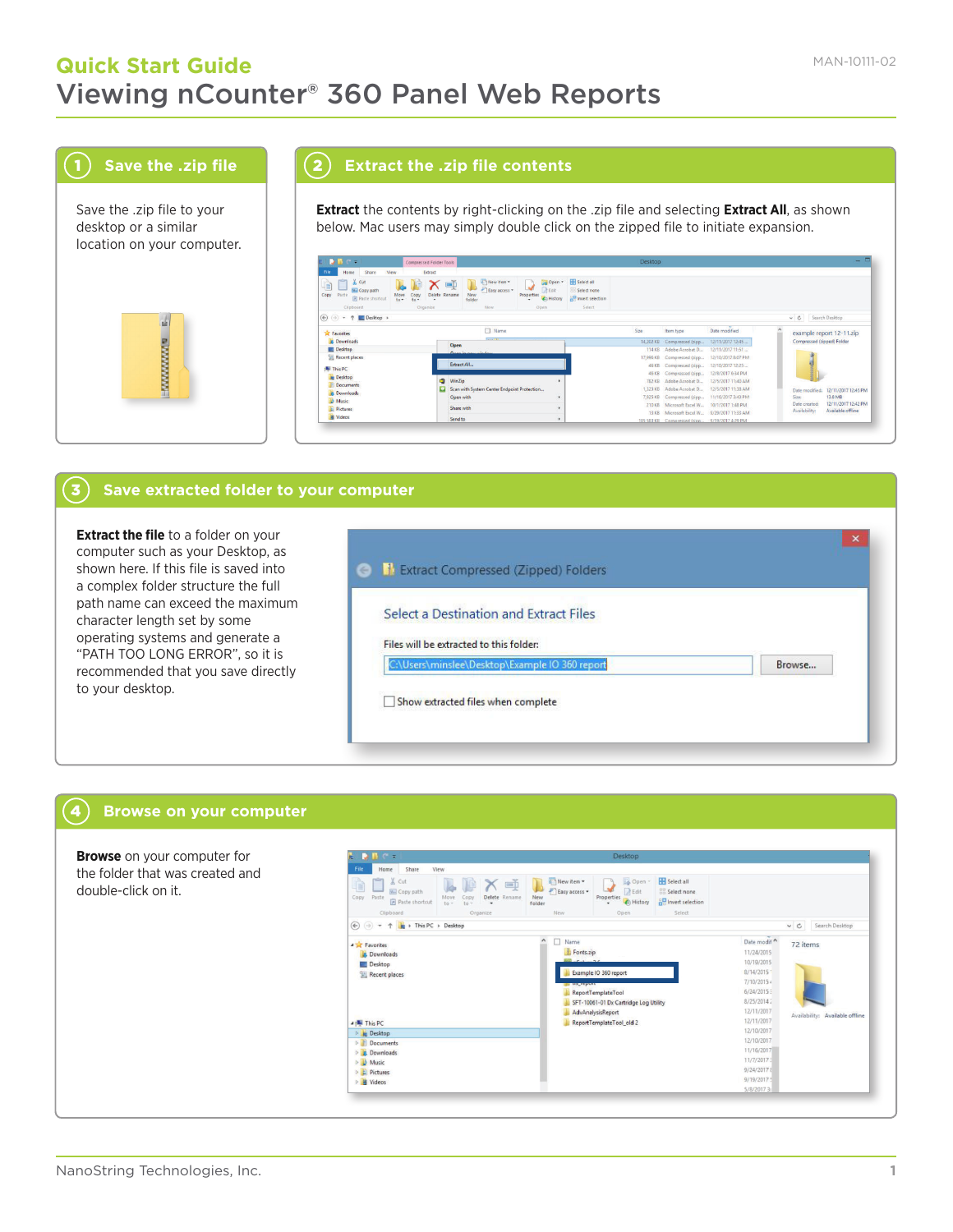| $\blacksquare$<br>Delete Rename<br>Copy           | <b>F</b><br>F                                                                                |                    | La Open +                                              | Select all                                                                                               | $\bullet$<br>$\wedge$                                                                                                          |
|---------------------------------------------------|----------------------------------------------------------------------------------------------|--------------------|--------------------------------------------------------|----------------------------------------------------------------------------------------------------------|--------------------------------------------------------------------------------------------------------------------------------|
|                                                   |                                                                                              |                    |                                                        |                                                                                                          |                                                                                                                                |
| $\ln r$<br>٠                                      | <b>New</b><br>folder                                                                         | Edit<br>Properties | A History                                              | <b>BB</b> Select none<br><b>PR</b> Invert selection                                                      |                                                                                                                                |
|                                                   |                                                                                              |                    |                                                        |                                                                                                          | ρ                                                                                                                              |
| ×<br>material-0.1<br>navigation-1.1<br>table html |                                                                                              |                    | Type                                                   |                                                                                                          | $\lambda$<br>Size                                                                                                              |
| DemoReport.html                                   |                                                                                              |                    |                                                        |                                                                                                          |                                                                                                                                |
|                                                   | Organize<br>Example IO 360 report > DemoReport_files<br><b>Loroup-Mutational Status foto</b> | New                | Open<br>$\mathcal{C}$<br>$\checkmark$<br>Date modified | 12/9/2019 10:34 AM<br>12/9/2019 10:34 AM<br>12/9/2019 10:34 AM<br>10/25/2019 6:25 PM<br>10/24/2019 12:15 | Select<br>Search DemoReport files<br>File folder<br>File folder<br>File folder<br><b>HTML</b> Document<br><b>Text Document</b> |

# **(6)** Launch the report

Your browser should launch the report, as shown below. NOTE: Chrome is the recommended browser for this task.

| DemoReport_files  |  |
|-------------------|--|
| <b>DemoReport</b> |  |

#### 7 **Navigate to different analyses**

**Navigate** to different analyses using the panel menu on the left side of the window. The grey boxes throughout the report serve as figure legends describing the analyses used to generate each visualization. Users can also hover over individual components of graphs to receive additional details about that data point. If any component of a graphic is difficult to read or cut off then it may be necessary to adjust the zoom you have selected in your display settings.

| Demo IO 360<br>Report                       | IO 360 Data Analysis Report                                                                                                                                                                                                                                             |
|---------------------------------------------|-------------------------------------------------------------------------------------------------------------------------------------------------------------------------------------------------------------------------------------------------------------------------|
| 10-340 Data Analysis<br>Resport             | Summary                                                                                                                                                                                                                                                                 |
| <b>STAR</b>                                 | <b><i>PRINT SCARLINGS</i></b><br>Key Ya'e 2016                                                                                                                                                                                                                          |
| Managazine Chemister                        | - Customer: Parker Smith                                                                                                                                                                                                                                                |
|                                             | · Institute: Cencer Institute<br>- Number of Samples: 45                                                                                                                                                                                                                |
| Therapeutic Response                        | - Site of nCounter Run: NanoString Technologies                                                                                                                                                                                                                         |
|                                             | - 380 Analyst: Nanostring Bolentist<br>> Scientific Reviewer: Nancshing IO Lead                                                                                                                                                                                         |
| <b>CONTRACTOR</b><br><b>Multiple States</b> | - Date: May 12, 2020                                                                                                                                                                                                                                                    |
| 500 M 300 M                                 | This is a demo report used to ahowcase the functionality of the 10080 Standard Report.                                                                                                                                                                                  |
| <b>Picesowich Erice</b><br>Sanival.         | all COSE blogay complex vallareas grips en reageaser from partners with releasers! cancer asset as on reate IE citatral evial were analyzed.<br>Circuitors responsions come prefermed based on therapositic response, meteriously status and progression-free seculumi- |
| Simple Somple Analysis.                     |                                                                                                                                                                                                                                                                         |

# 8 **Print**

The key findings from the report can be found in the Summary Page. This can be printed for a quick overview of the most differentially expressed signatures and genes.

| Report                                      | IO 360 Data Analysis Report                                                                                                                                                                                                                                             |
|---------------------------------------------|-------------------------------------------------------------------------------------------------------------------------------------------------------------------------------------------------------------------------------------------------------------------------|
| 10-300 Data Analysis<br>Report              | Summary                                                                                                                                                                                                                                                                 |
| Manhas Overview .                           | <b>PRINT SCANADO</b><br>- Customer: Parker Smith<br>· Institute: Cencer Institute                                                                                                                                                                                       |
| Thospe As Responsi-                         | » Number of Samples: 45<br>- Site of nCounter Run: NanoShing Technologies<br>- 380 Analyst: Narrostring Scientist<br>> Scientific Reviewer: Nancshing IO Lead                                                                                                           |
| <b>CONTRACTOR</b><br><b>Multiple States</b> | + Date: May 12, 2020<br>This is a demo report used to alrownsee the functionality of the 10060 Standard Report.                                                                                                                                                         |
| Piceworks Exe-<br>Saniva:                   | all COVE blogay complex vallareas grips ex reageaser from partners with releasers' cancer assoliation a reate IE clicked write wave analysed.<br>Cignature comparisons nowe performed based on therapseitic response, meteriously status and progression-free seculosi. |
| Single Sample Analysis.                     |                                                                                                                                                                                                                                                                         |